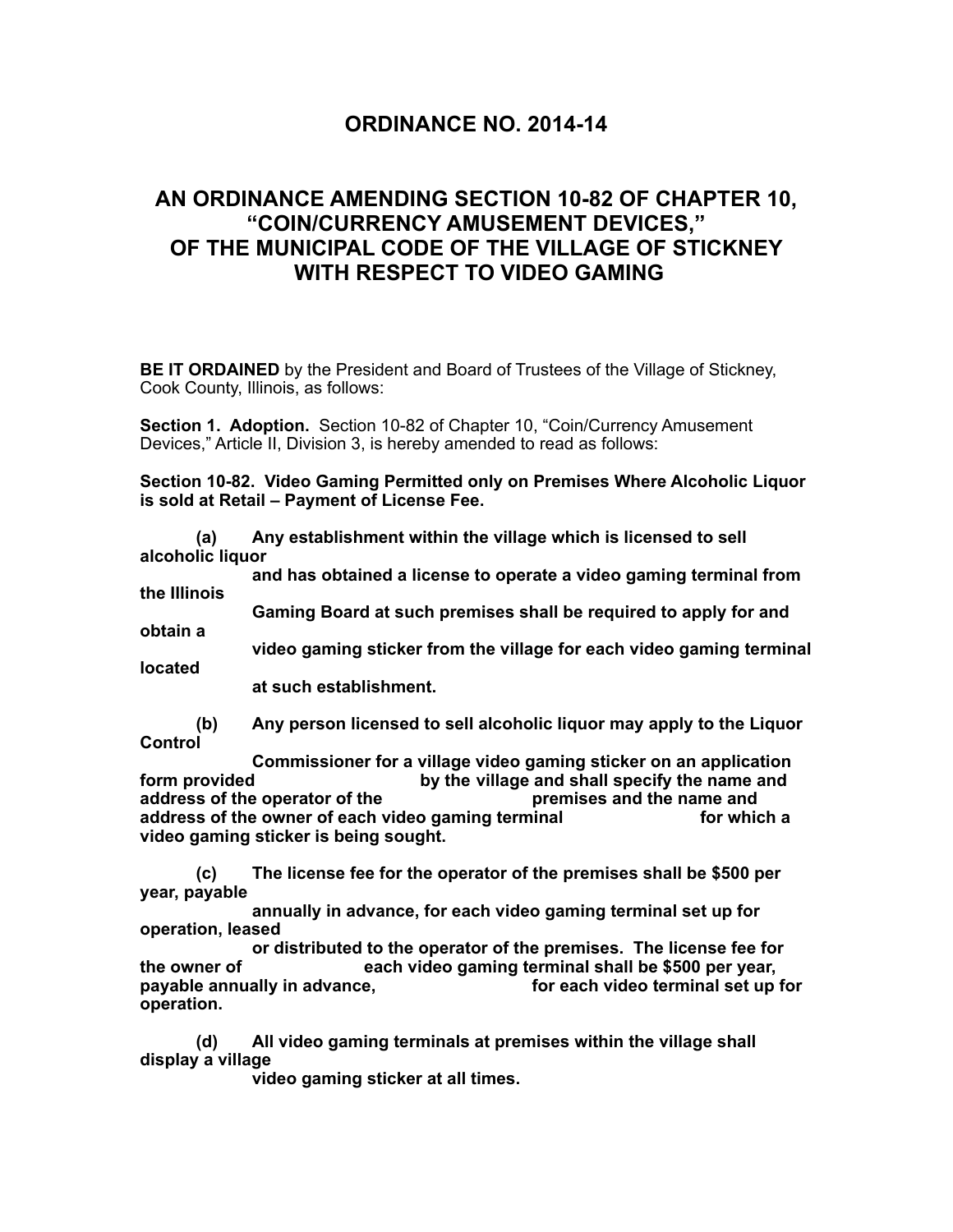**(e) Village gaming stickers shall not be issued for any video gaming terminal on any**

 **premise that is located within 1,000 feet of a horse racing or riverboat gambling**

 **facility or is located within 100 feet of a school or place of worship.**  restriction does not apply if the church or school is<br> **The liquor license**. **established after the issuance** 

**(f) No more than five video gaming terminals may be located on any premises where alcoholic liquor is sold.**

 **(g) Video gaming terminals must be located in an area that is restricted to persons over 21 years of age. The entrance to such area must be within the view of at** 

 **least one employee.**

 **(h) No holder of a license to sell alcoholic liquor may cause or permit any person under the age of 21 years to use or play a video gaming device.**

 **(i) Video gaming may be played only during the hours of operation for the consumption of alcohol at that establishment.**

 **(j) Any holder of a liquor license must comply with any provision of the Act and**

 **must also follow all rules, regulations and restrictions imposed by the Illinois**

 **Gaming Board.**

 **(k) Annual fees to be paid shall be for a calendar year without proration**  video gaming terminal operate for any portion of any **calendar year.**

 **(l) Any violation of any provision of this section shall be deemed a violation of the**

 **provisions of this chapter and subject to enforcement.**

 **Section 2. Home Rule.** This Ordinance is enacted under the Home Rule powers of the Village as set forth in the Constitution and laws of the State of Illinois.

**Section 3. Effective Date.** This Ordinance shall be in full force and effect after its

passage, approval and publication in the manner provided by law.

**Section 4. Conflicts.** This Ordinance supersedes all Ordinances or parts of Ordinances directly conflicting with the terms and provisions contained herein, but only to the extent of such conflict.